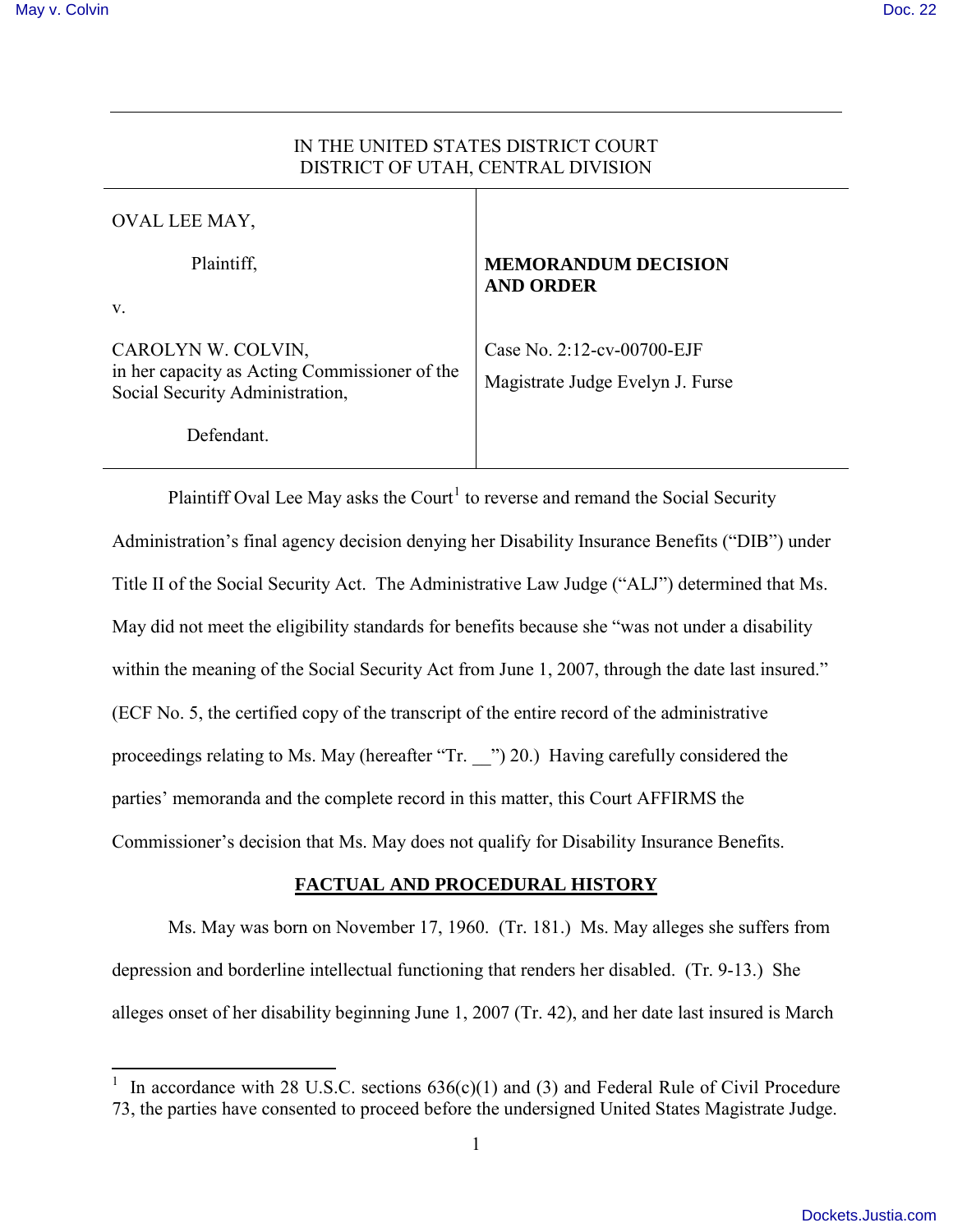31, 2009. (Tr. 181.) On October 14, 2009, Ms. May protectively filed a Title II application for DIB, which the Commission denied initially on January 22, 2010 (Tr. 72) and again upon reconsideration, February 17, 2020. (Tr. 76.) Ms. May then filed a written request for a hearing before an ALJ on February 25, 2010, which the Commission granted. (Tr. 79.) The ALJ held a video hearing March 24, 2011 with Ms. May appearing in Salt Lake City, Utah. (Tr. 20.)

At the hearing, Ms. May testified she had difficulties with her past jobs because she became distracted easily, had problems remembering her duties, and worked slowly. (Tr. 51– 52.) She testified she currently worked twenty-four hours per week at Deseret Industries in its clothing department and that she could do more hours of work per week if Deseret Industries wanted. (Tr. 43.) Ms. May testified that she did not really have any problems doing the clothing department work but that she would sometimes get "stressed out," about twice a week, and have to ask her boss for a five to ten minute break. (*Id*.)

At the hearing, vocational expert Connie Hill testified that Ms. May's past jobs constituted unskilled jobs. (Tr. 57–58.) Assuming a person of Ms. May's age, education, work experience, and reading, math, and other limitations, Ms. Hill testified that such a person could perform other unskilled work as an industrial cleaner, cleaner 2, storage laborer, inspector and hand packager, small products assembler, and gluer. (Tr. 58–60.)

 The ALJ had before her medical evidence from multiple physicians who evaluated Ms. May. In 2004, Dr. John Okiishi, Ph. D., determined that Ms. May had an IQ score of 65 but "displayed a level of adaptive functioning that is higher than was suggested by this score." (Tr. 207.) Following this exam, Dr. Okiishi diagnosed Ms. May with borderline intellectual functioning. (Tr. 208.)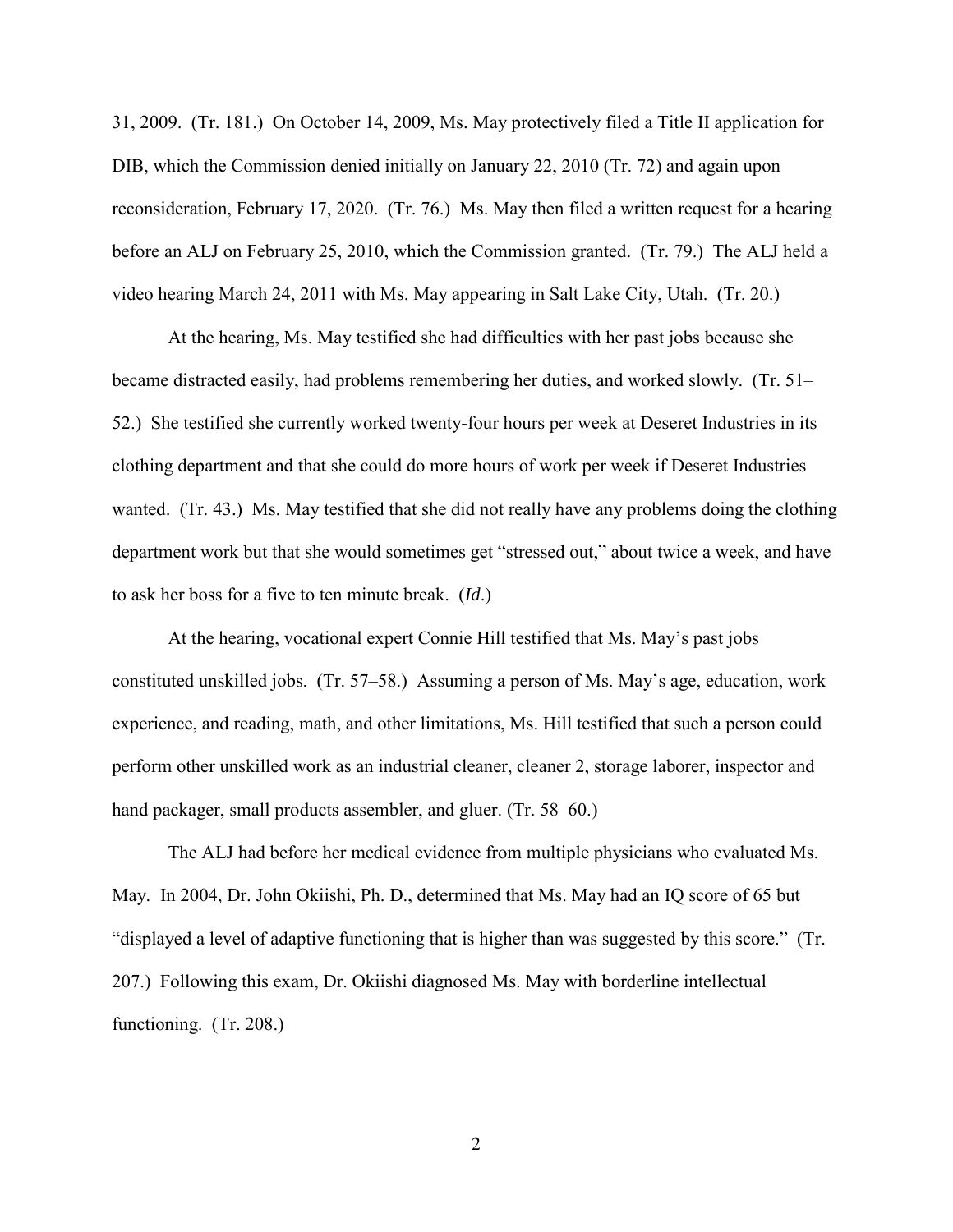Over the course of 2010, Dr. Steve Spencer treated Ms. May for complaints of anxiety and depression, and eventually found she generally appeared well and "in no distress." (Tr. 26, 303.) In 2010, Dr. Joan Zone, Ph.D., reviewed the record and found evidence of Mrs. May's depression but insufficient evidence to find a significant mental impairment. (Tr. 282–295.)

 On April 4, 2011, the ALJ concluded Ms. May did not have a disability as defined in the Social Security Act because she did not have an impairment or combination of impairments that met or medically equaled one of the listed impairments in 20 CFR Part 404, Subpart P, Appendix 1. (Tr. 22-23.) The ALJ also concluded that Ms. May had the residual functional capacity ("RFC") to perform a full range of work at all exertion levels with non-exertion limitations on reading and math skills at or below a third grade level (Tr. 25) and determined significant numbers of jobs existed in the national economy that Ms. May could perform. (Tr. 28.)

#### **STANDARD OF REVIEW**

42 U.S.C. section 405(g) provides for judicial review of a final decision of the Commissioner of the Social Security Administration ("SSA"). The Court reviews the Commissioner's decision to determine whether the record as a whole contains substantial evidence in support of the Commissioner's factual findings and whether the SSA applied the correct legal standards. 42 U.S.C. §405(g); *Lax v*. *Astrue*, 489 F.3d 1080, 1084 (10th Cir. 2007). The Commissioner's findings shall stand if supported by substantial evidence. 42 U.S.C. §  $405(g)$ .

Adequate, relevant evidence that a reasonable mind might accept to support a conclusion constitutes substantial evidence, and "[e]vidence is insubstantial if it is overwhelmingly contradicted by other evidence." *O'Dell v. Shalala*, 44 F.3d 855, 858 (10th Cir. 1994). The standard "requires more than a scintilla, but less than a preponderance." *Lax*, 489 F.3d at 1084.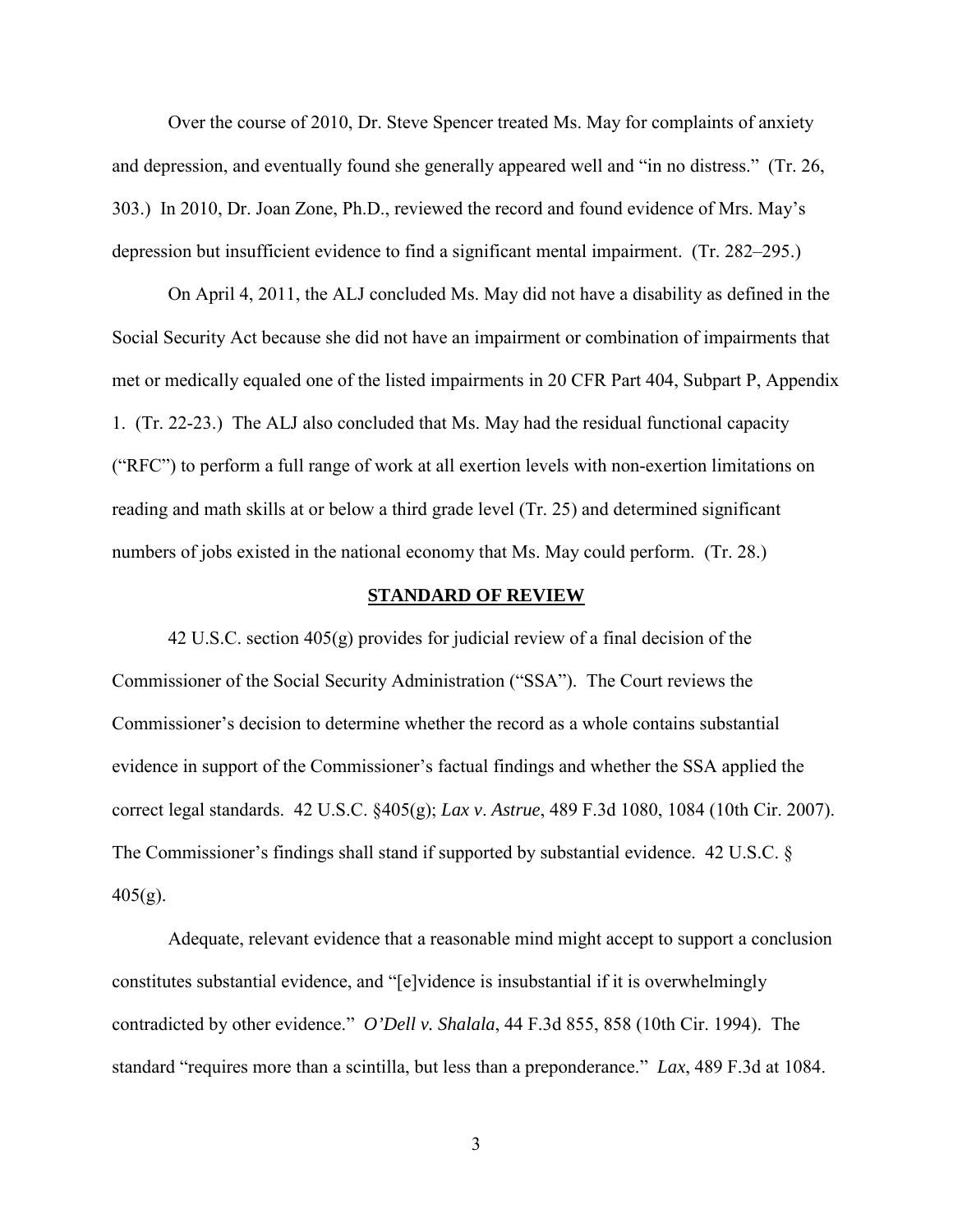"Evidence is not substantial if it is overwhelmed by other evidence—particularly certain types of evidence (e.g., that offered by treating physicians)—or if it really constitutes not evidence but mere conclusion." *Gossett v. Bowen*, 862 F.2d 802, 805 (10th Cir. 1988) (internal quotations marks and citations omitted). Moreover, "[a] finding of 'no substantial evidence' will be found only where there is a conspicuous absence of credible choices or no contrary medical evidence." *Trimiar v. Sullivan*, 966 F.2d 1326, 1329 (10th Cir. 1992) (internal quotation marks and citations omitted).

Although the reviewing court considers "whether the ALJ followed the specific rules of law that must be followed in weighing particular types of evidence in disability cases," the court "will not reweigh the evidence or substitute [its] judgment for the Commissioner's," *Lax*, 489 F.3d at 1084 (internal quotation marks and citations omitted), but "review only the *sufficiency* of the evidence," *Oldham v. Astrue,* 509 F.3d 1254, 1257 (10th Cir. 2007) (emphasis in original). The court does not have to accept the Commissioner's findings mechanically, but will "examine the record as a whole, including whatever in the record fairly detracts from the weight of the [Commissioner's] decision and, on that basis, determine if the substantiality of the evidence test has been met." *Glenn v. Shalala*, 21 F.3d 983, 984 (10th Cir. 1994) (internal quotation marks and citation omitted). "'The possibility of drawing two inconsistent conclusions from the evidence does not prevent an administrative agency's findings from being supported by substantial evidence," and the court may not ""displace the agenc[y's] choice between two fairly conflicting views, even though the court would justifiably have made a different choice had the matter been before it de novo.'" *Lax*, 489 F.3d at 1084 (quoting *Zoltanski v. FAA*, 372 F.3d 1195, 1200 (10th Cir. 2004)).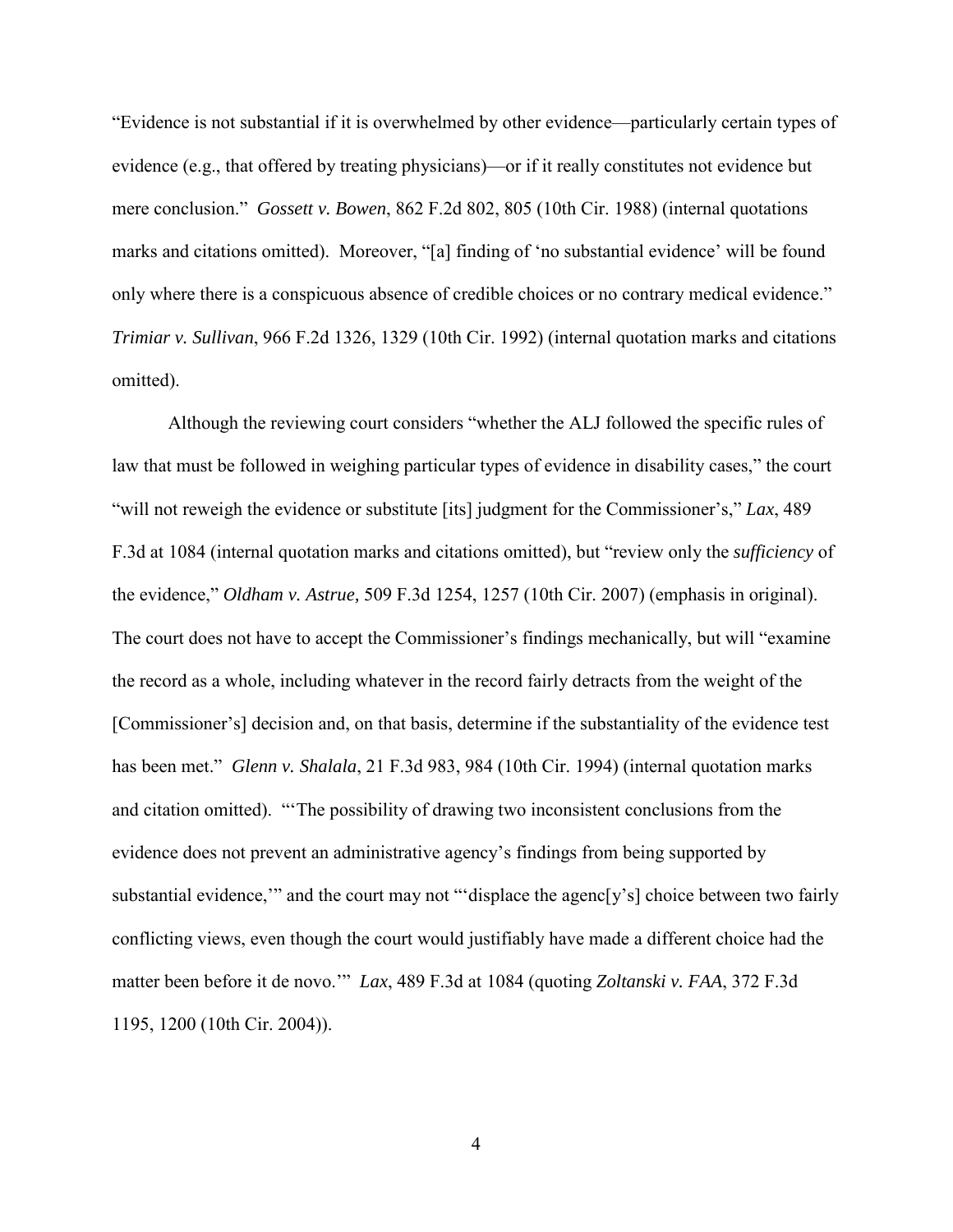In addition to a lack of substantial evidence, the Court may reverse where the Commission uses the wrong legal standards or the Commissioner fails to demonstrate reliance on the correct legal standards. *See Glass v. Shalala*, 43 F.3d 1392, 1395 (10th Cir. 1994); *Thomson v. Sullivan*; 987 F.2d 1482, 1487 (10th Cir. 1993); *Andrade v. Sec'y of Health & Human Servs.*, 985 F.2d 1045, 1047 (10th Cir. 1993).

### **LEGAL STANDARDS**

The Social Security Act ("Act") defines "disability" as the "inability to engage in any substantial gainful activity by reason of any medically determinable physical or mental impairment which can be expected to result in death or which has lasted or can be expected to last for a continuous period of not less than 12 months." 42 U.S.C. § 423(d)(1)(A). Moreover, the Act considers an individual disabled "only if his physical or mental impairment or impairments are of such severity that he is not only unable to do his previous work but cannot, considering his age, education, and work experience, engage in any other kind of substantial gainful work which exists in the national economy." *Id.*  $\S$  423(d)(2)(A).

In determining whether a claimant qualifies as disabled within the meaning of the Act, the SSA employs a five-part sequential evaluation. *See* 20 C.F.R. § 404.1520; *Williams v. Bowen*, 844 F.2d 748, 750–53 (10th Cir. 1988); *Bowen v. Yuckert*, 482 U.S. 137, 140–42 (1987). The analysis evaluates whether:

- (1) The claimant presently engages in substantial gainful activity;
- (2) The claimant has a medically severe physical or mental impairment or impairments;
- (3) The impairment is equivalent to one of the impairments listed in the appendix of the relevant disability regulation which preclude substantial gainful activity;
- (4) The impairment prevents the claimant from performing his or her past work; and
- (5) The claimant possesses a residual functional capacity to perform other work in the national economy considering his or her age, education, and work experience.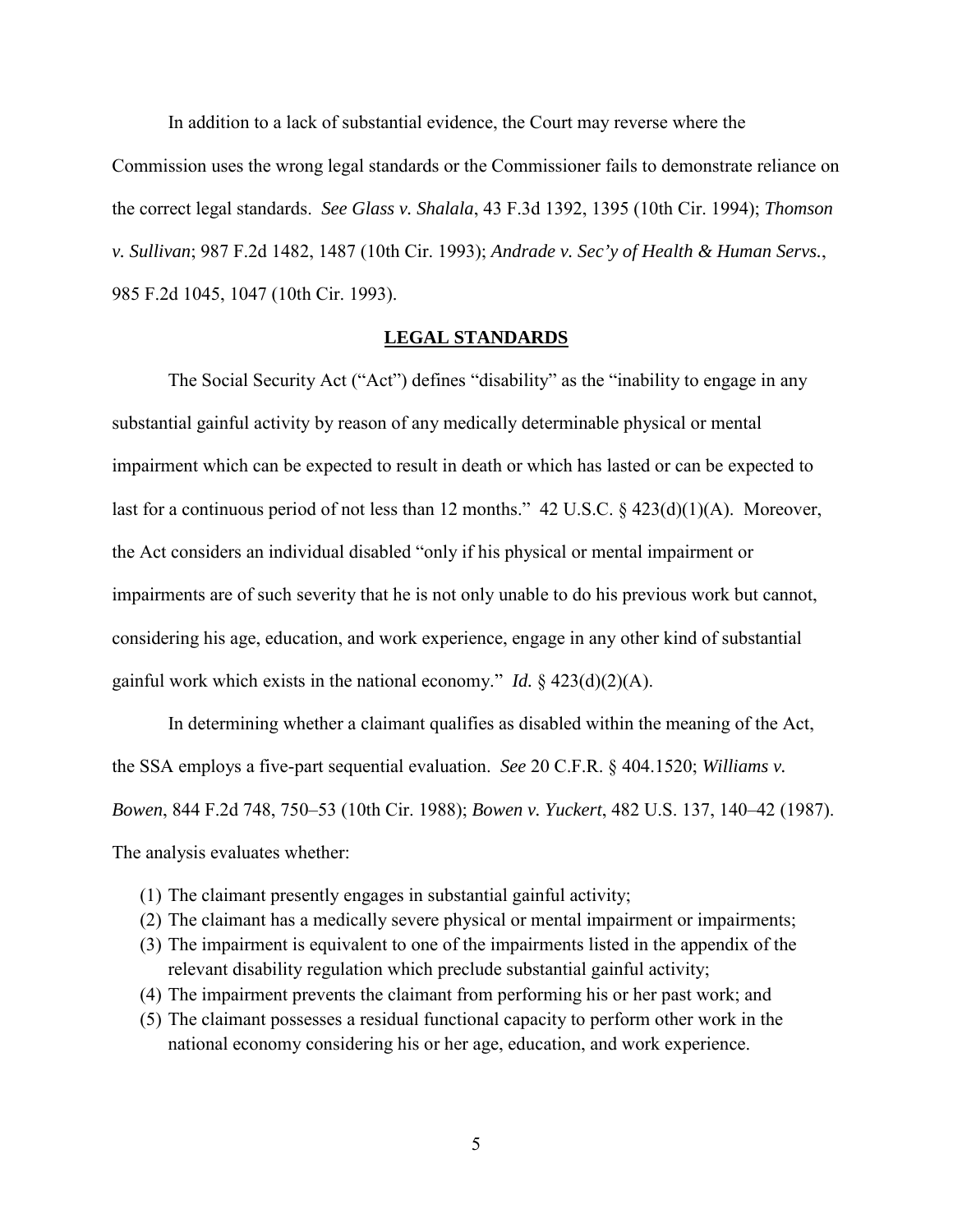*See* 20 C.F.R. § 404.1520. The claimant has the initial burden of establishing the disability in the

first four steps. *Ray v. Bowen*, 865 F.2d 222, 224 (10th Cir. 1989). At step five, the burden

shifts to the Commissioner to show the claimant retains the ability to perform other work

existing in the national economy. *Id.*

## **ANALYSIS**

In this case, the ALJ applied the five-step sequential disability evaluation and made the

following findings of fact and conclusions of law with respect to Ms. May:

- 1. "[Ms. May] last met the insured status requirements of the Social Security Act on March 31, 2009." (Tr. 22.)
- 2. "[Ms. May] did not engage in substantial gainful activity during the period from her alleged onset date of June 1, 2007, through her date last insured of March 31, 2009 . . . ." (Tr. 22.)
- 3. "Through the date last insured, [Ms. May] had the following severe impairments: depression and borderline intellectual functioning . . . ." (Tr. 22.)
- 4. "Through the date last insured, [Ms. May] did not have an impairment or combination of impairments that met or medically equaled one of the listed impairments in 20 CFR Part 404, Subpart P, Appendix 1 . . . . " (Tr. 23.)
- 5. Further, "[Ms. May] had the [RFC] to perform a full range of work at all exertional levels but with the following nonexertional limitations: her reading and math skills were at a third grade level or below. Her work was restricted to simple, unskilled work, with an SVP of 1 or 2, t hat required only minimal interaction with co-workers, and brief and superficial contact with the general public. The work must have been low stress and must not have involved significant changes or adaptations, and must not have required meeting production quotas such as on an assembly or production line." (Tr. 25.)
- 6. "Through the date last insured, [Ms. May] was unable to perform any past relevant work." (Tr. 28.)
- 7. "[C]onsidering [Ms. May's] age, education, work experience, and [RFC], there were jobs that existed in significant numbers in the national economy that Ms. May could have performed." (Tr. 28.)

In short, the ALJ found that Ms. May did not engage in substantial gainful activity since

her alleged onset date because of severe mental impairments. (Tr. 22.) Despite those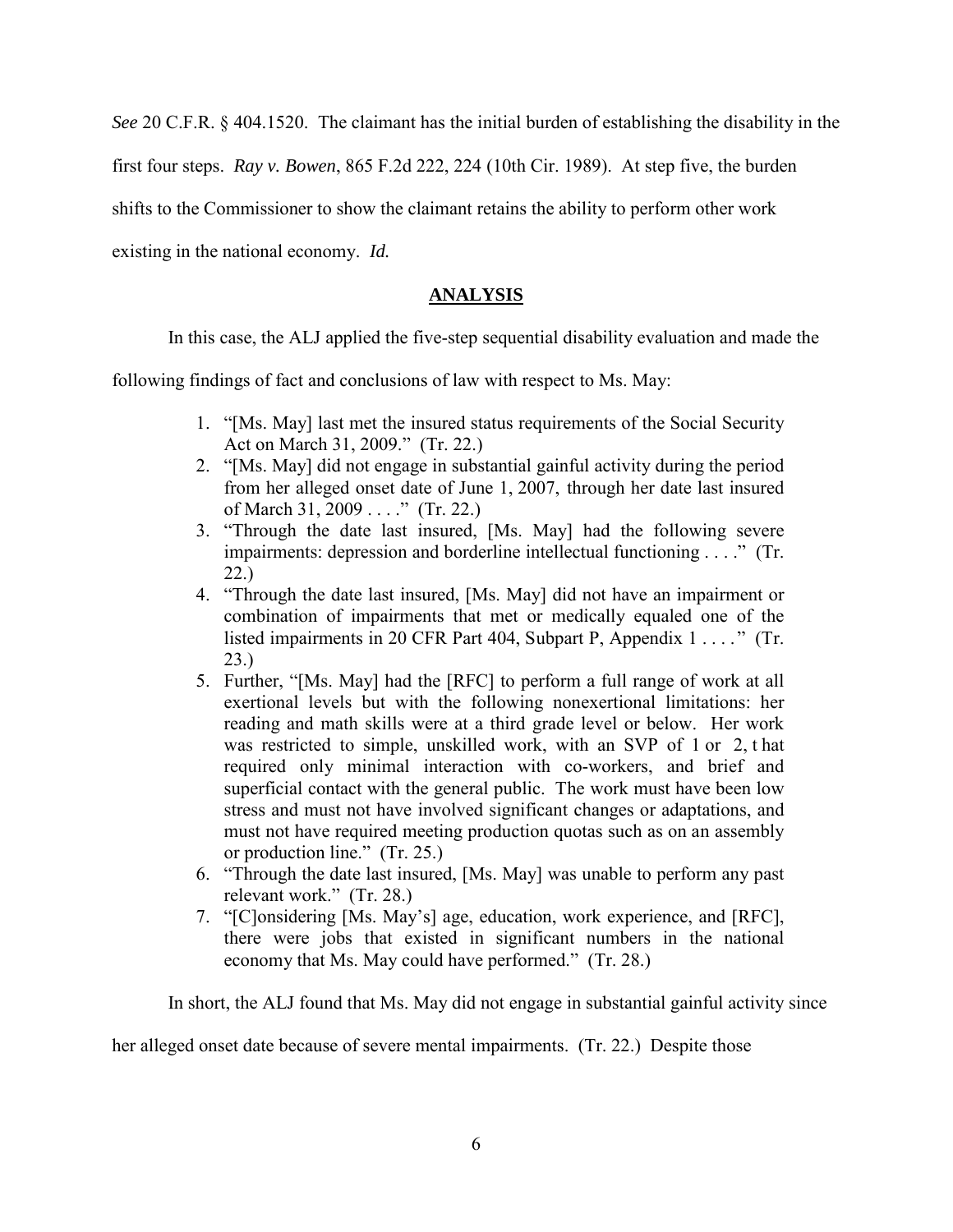impairments, the ALJ found Ms. May could still perform a full range of work at all exertion levels and therefore did not qualify for DIB. (Tr. 25-28.)

In support of her claim for reversal of the Commissioner's decision, Ms. May argues: (1) the ALJ erred in finding that she does not meet or equal a listing; (2) the ALJ failed to ascribe a weight to the opinion of Dr. Spencer, Ms. May's treating physician; (3) the ALJ improperly investigated evidence outside of the exhibits and hearing and then mis-interpreted said evidence; and (4) the ALJ did not include all limitations in determining Ms. May's functional capacity, but would have deemed Ms. May "disabled" had she included all such limits. (Pl.'s Opening Br. 6, 12, 14, 16, ECF No. 16.) The Court addresses each argument in turn.

### **I. Classification of the Plaintiff's Impairments at Step Three**

First, Ms. May argues the ALJ erred at step three of the sequential evaluation process by finding that she did not meet listing 12.05 under 20 CFR Part 404, Subpart P, Appendix 1. Ms. May contends that she satisfies 12.05 and that the ALJ's finding constitutes legal error because (1) the opinion fails to give adequate reasons for the conclusion; (2) the opinion fails to explain adequately why the ALJ rejected evidence supporting a finding of disability; and (3) substantial evidence does not support the conclusion. (Pl.'s Opening Br. 7, ECF No. 16.)

Step three of the sequential evaluation process asks whether any "medically severe impairment," alone or in combination with other impairments, meets or equals any of a number of listed impairments so severe as to preclude "substantial gainful employment." 20 CFR §§ 404.1525-404.1526 & pt. 404, subpt. P, App. 1. If the claimant's impairment(s) meet or equal the listing, the ALJ must find the impairment conclusively disabling. *See id.* § 404.1520(d). If the impairment(s) does not meet or equal the listing, the claimant must establish at step four that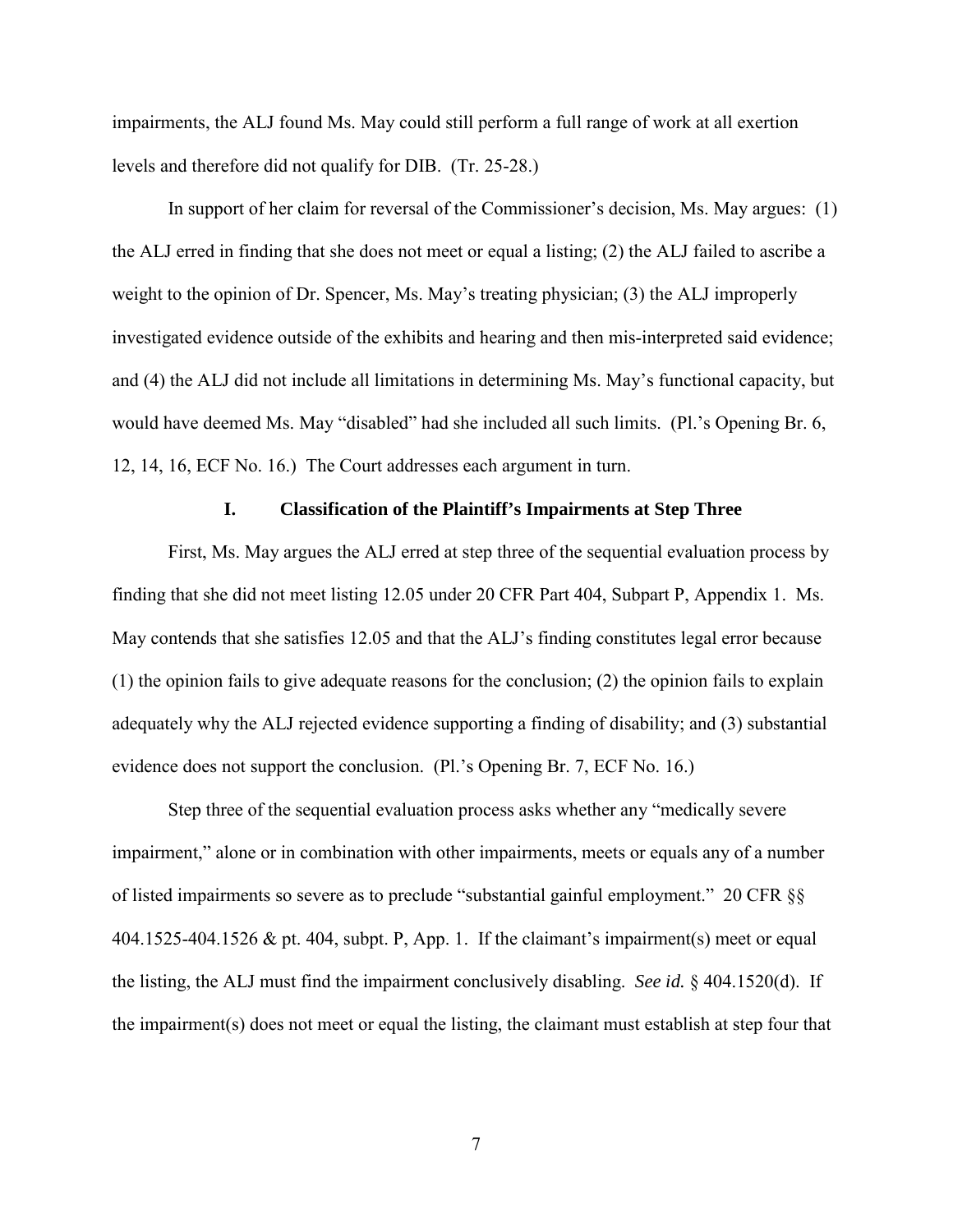her impairment prevents her from performing work she previously performed. *See id.* § 404.1520(e), (f).

To satisfy the 12.05 listing, a claimant must show "significantly subaverage general intellectual functioning with deficits in adaptive functioning initially manifested during the developmental period; *i.e.*, the evidence demonstrates or supports onset of the impairment before age 22." 20 C.F.R. § 404, subpt. P, app. 1, § 12.05. To meet the required level of severity for the disorder, a claimant must meet one of four sub-requirements. Ms. May argues that she meets Listing 12.05 part C, which requires a "valid verbal, performance, or full scale IQ of 60 through 70 and a physical or other mental impairment imposing an additional and significant workrelated limitation of function." 20 C.F.R. § 404 app. 1.

The ALJ determined Ms. May "does not meeting listing 12.05 because she does not meet the threshold requirement that her intellectual functioning deficits were initially manifested before the age of 22." (Tr. 25.) While acknowledging Ms. May had an IQ score in the requisite range of the 12.05C requirement, the ALJ found Ms. May failed to meet the 12.05 listing because she failed to prove her intellectual functioning deficits manifested themselves before age twenty-two. (Tr. 25.) The Third Circuit in *Gist v. Barnhart*, 67 F. App'x 78, 82 (3d Cir. 2003), upheld an ALJ's finding that a claimant did not meet the 12.05 listing because she provided no documentary or other evidence to substantiate her testimony that she placed in to special education in high school. In *Barnes v. Barnhart*, 116 F. App'x 934, 936-7 (10th Cir. 2004), the Tenth Circuit found the claimant *did* meet the 12.05 listing because she had taken an IQ test at age twenty-one, thus her IQ of seventy, established by age twenty-one, met the first prong of the 12.05 listing.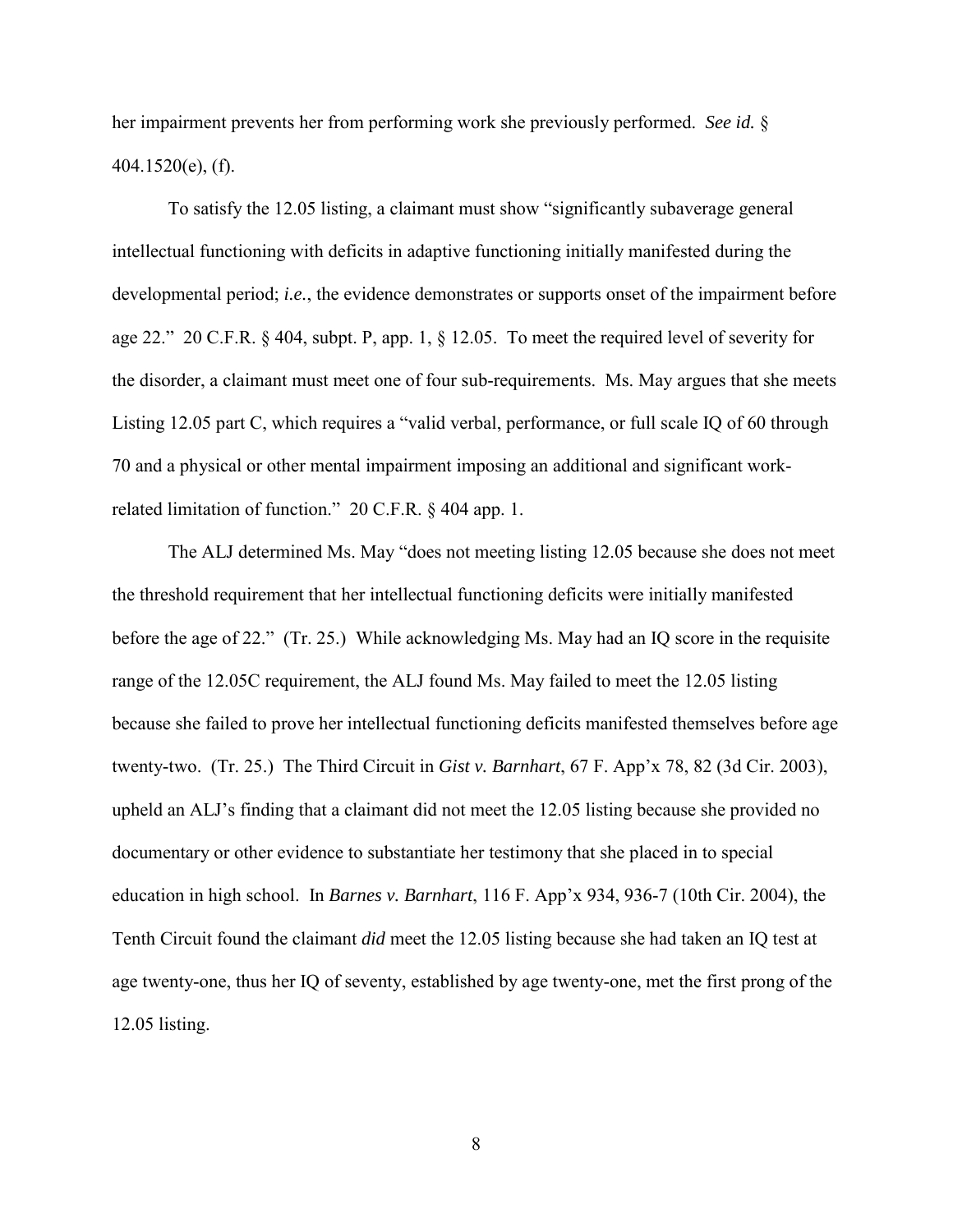Here, the ALJ found Ms. May's reports of being in special education in high school insufficient to document that her deficits began before the age of twenty-two. (Tr. 25.) The ALJ also noted that the record contains no cognitive testing from before the age of twenty-two to support Ms. May's contention of onset before that age. (Tr. 25.) Ms. May cites to portions of the record other than her testimony as support for her deficit beginning before the age of twentytwo. (Pl.'s Opening Br. 7-8 (citing Tr. 167-68, 172, 193, 204).) However, these citations reflect only self-report or a finding well after Ms. May turned twenty-two. (Tr. 167-68, 172, 193, 204.) The burden at step three lies with the plaintiff. *Ray*, 865 F.2d at 224. As other courts have found, absent documentary evidence of a deficit prior to the age of twenty-two, the ALJ may find plaintiff's testimony of participation in special education insufficient to support a finding of meeting listing 12.05. *Gist*, 67 F. App'x at 82. Thus, this Court finds that, based on the record before it, the ALJ did not err in making its findings on this point.

#### **II. Evaluation of Treating Physician Opinion Evidence**

Second, Ms. May argues the ALJ failed to indicate what weight the ALJ gave to the opinions of the various physicians and others who examined Ms. May. The record before the Court does not support this assertion.

An ALJ must evaluate every medical opinion. 20 C.F.R. § 404.1527(c). An ALJ must give a treating physician's opinion controlling weight if the ALJ finds the opinion "wellsupported by medically acceptable clinical and laboratory diagnostic techniques and [] not inconsistent with the other substantial evidence in [the] case record." 20 C.F.R. §  $404.1527(c)(2)$ . When deciding whether to give a treating physician's opinion controlling weight, the ALJ must consider certain factors. 20 C.F.R. section 404.1527(c) provides these factors: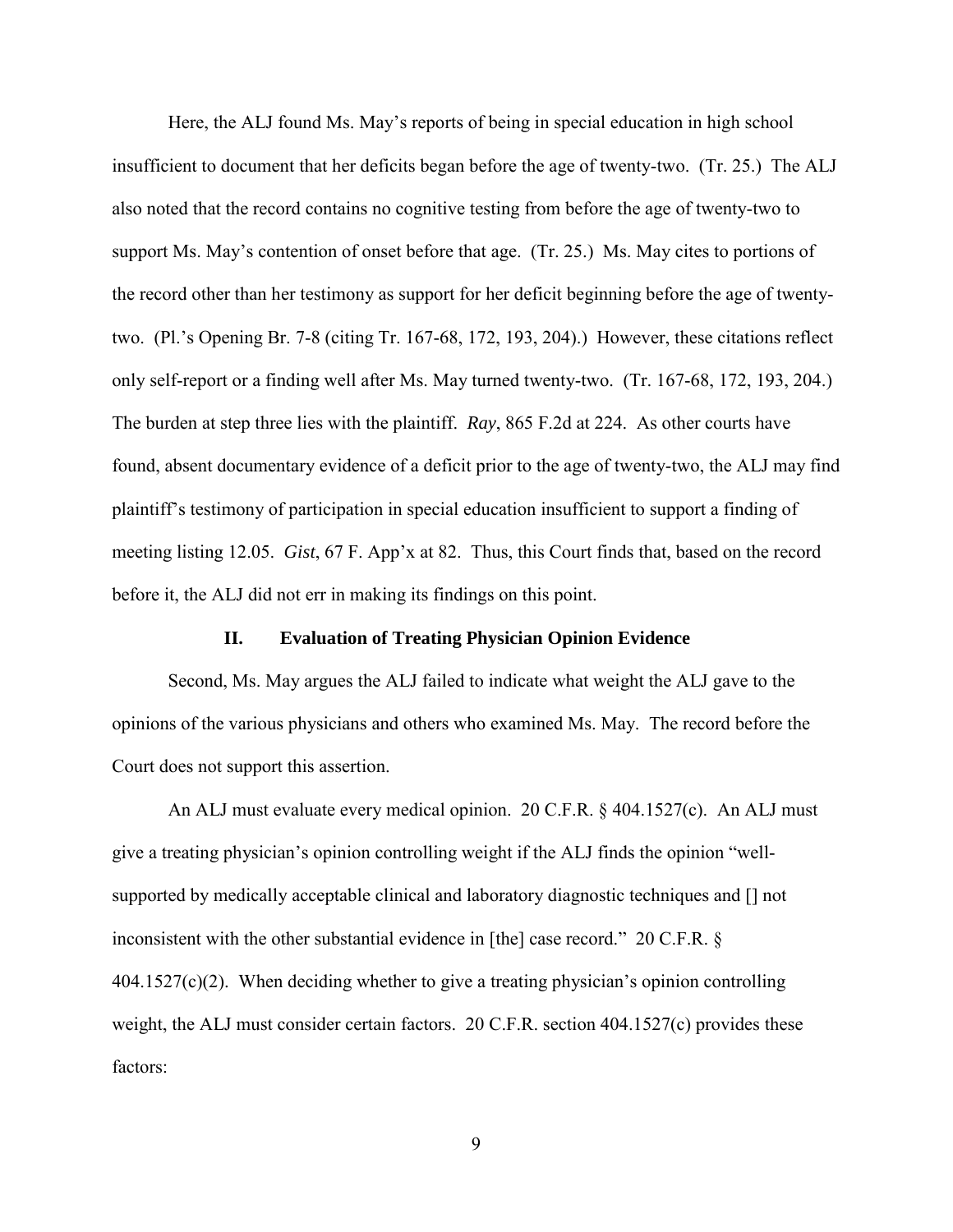(1) the length of the treatment relationship and the frequency of examination; (2) the nature and extent of the treatment relationship, including the treatment provided and the kind of examination or testing performed; (3) the degree to which the physician's opinion is supported by relevant evidence; (4) consistency between the opinion and the record as a whole; (5) whether or not the physician is a specialist in the area upon which an opinion is rendered; and (6) other factors brought to the ALJ's attention which tend to support or contradict the opinion.

*See Watkins v. Barnhart*, 350 F.3d 1297, 1300–01 (10th Cir. 2003) (citation omitted). To reject a medical opinion, the ALJ must provide "specific, legitimate reasons" for doing so. *Drapeau v. Massanari*, 255 F.3d 1211, 1213 (10th Cir. 2001) (quoting *Miller v. Chater,* 99 F.3d 972, 976 (10th Cir. 1996)).

Yet the ALJ's decision need not *discuss explicitly* all of the factors for each of the medical opinions. *See Oldham v. Astrue*, 509 F.3d 1254, 1258 (10th Cir. 2007) (stating that a lack of discussion of each factor does not prevent the court from according the decision meaningful review). When considering medical opinion evidence, the ALJ must weigh and resolve evidentiary conflicts and inconsistencies. *See, e.g.*, *Eggleston v. Bowen*, 851 F.2d 1244, 1247 (10th Cir. 1988) (reflecting ALJ's resolution of evidentiary conflicts between medical providers).

Here, the ALJ did not attribute controlling weight to Ms. May's treating medical provider's opinion and found that Ms. May had the residual functional capacity to perform a full range of work at all exertion levels with non-exertion related (mental) limitations. (*See* Tr. 25- 26.) The ALJ's discussion provided specific, legitimate reasons for granting Dr. Spencer "little weight." (Tr. 26.) Namely, the ALJ noted Dr. Spencer is not a psychologist and did not support his opinion with clinical notes nor provide any rationale for his ratings of Ms. May. (Tr. 26.)<sup>2</sup>

 $\overline{a}$ 

 $2^2$  The ALJ's refusal to give great weight in the absence of notes or rationale accords with the instruction of 20 C.F.R. § 404.1527(c)(3), which explains: "[t]he more a medical source presents relevant evidence to support an opinion, particularly medical signs and laboratory findings, the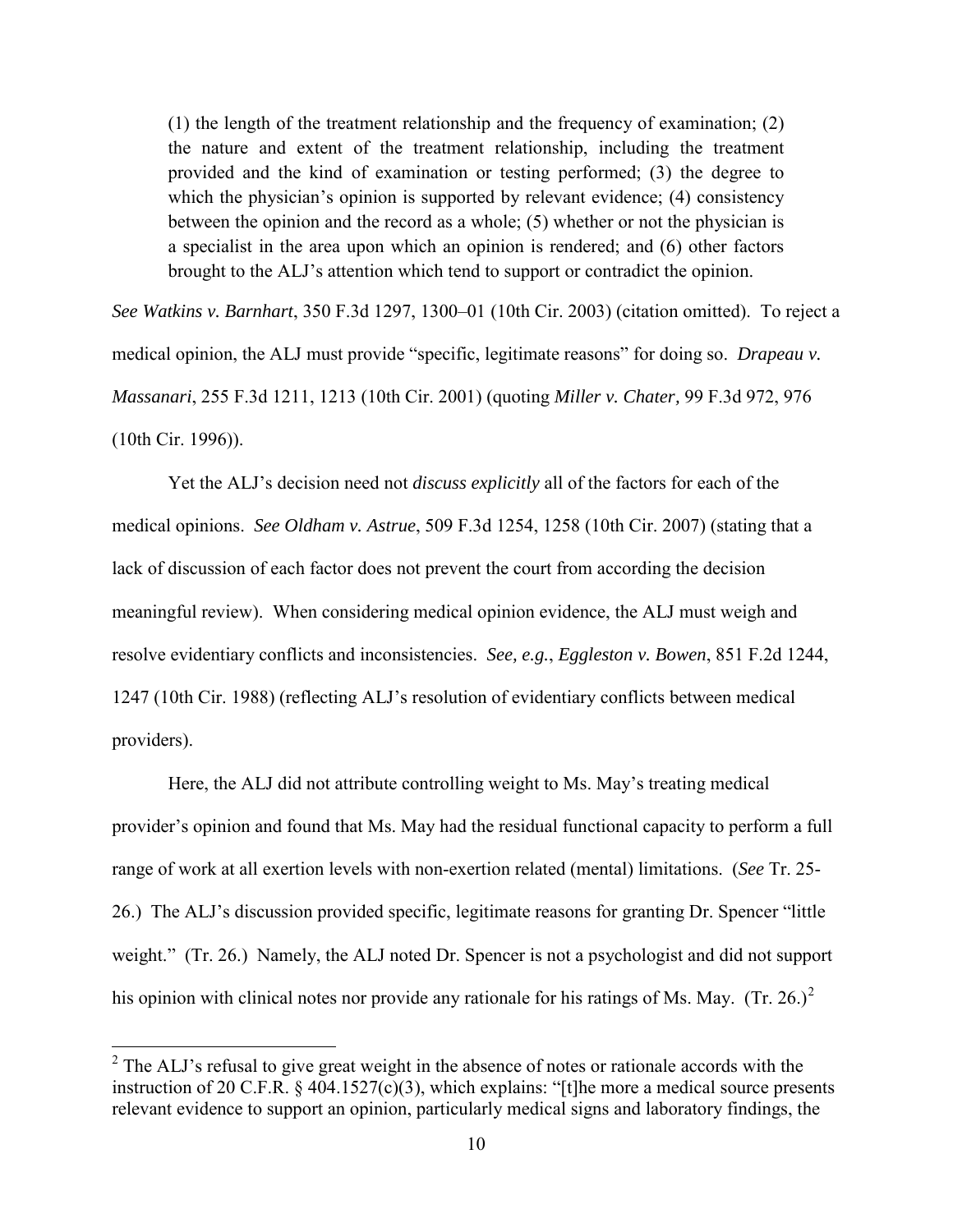Moreover, the ALJ noted Dr. Spencer treated Ms. May "very conservatively", did not make changes to her medications over time, and recommended therapy only once. (Tr. 26.) Dr. Spencer also opined that Ms. May could not perform many tasks between five percent and ten percent of the time during an eight-hour work day without having examined or interviewed Ms. May to find out information on which to base this decision. (Tr. 26.) In addition, Ms. May's daily activities – including her ability to care for her personal needs, do house and yard work, care for her children, and work at Deseret Industries – supported the ALJ's decision. (Tr. 23, 27; *see, e.g., Castellano v. Sec. of H.H.S.*, 26 F.3d 1027, 1029 (10th Cir. 1994) (claimant's daily activities provided a reason for rejecting treating physician's opinion and for finding the claimant not fully credible).)

The ALJ's decision<sup>3</sup> shows she did consider the opinion of Ms. May's treating physician, Dr. Spencer, in determining Ms. May's RFC and that she did ascribe a weight to his and other physician opinions she considered. (*See* Tr. 26-27.)

#### **III. Improper Consultation of Outside Evidence**

 $\overline{a}$ 

Third, Ms. May argues that the ALJ improperly investigated evidence outside of the exhibits and hearing and then mis-interpreted that evidence. The Court agrees that the ALJ inappropriately consulted outside evidence. Nonetheless, the Court finds this error harmless

more weight we will give that opinion. The better explanation a source provides for an opinion, the more weight we will give that opinion."

<sup>&</sup>lt;sup>3</sup> Ms. May also asserts the ALJ failed to ascribe a weight to any consultative examiners or State agency physicians (Pl. Opening Br. 13, ECF 16) and specifically claims "[t]he ALJ did not address Dr. Okiishi weight of evidence [sic]." (Pl. Reply Mem. 5, ECF No. 20.) This assertion, again, mischaracterizes the ALJ's decision: the ALJ gave "little weight" to state agency consultants Joan Zone and Vilma Helmer because neither examined or interviewed Ms. May in reaching the conclusion that insufficient evidence existed to determine if Ms. May had a severe mental impairment. (Tr. 27.) The ALJ gave "moderate weight" to Dr. Okiishi's psychological evaluation of Ms. May based upon his interview and testing of Ms. May. (Tr. 26.)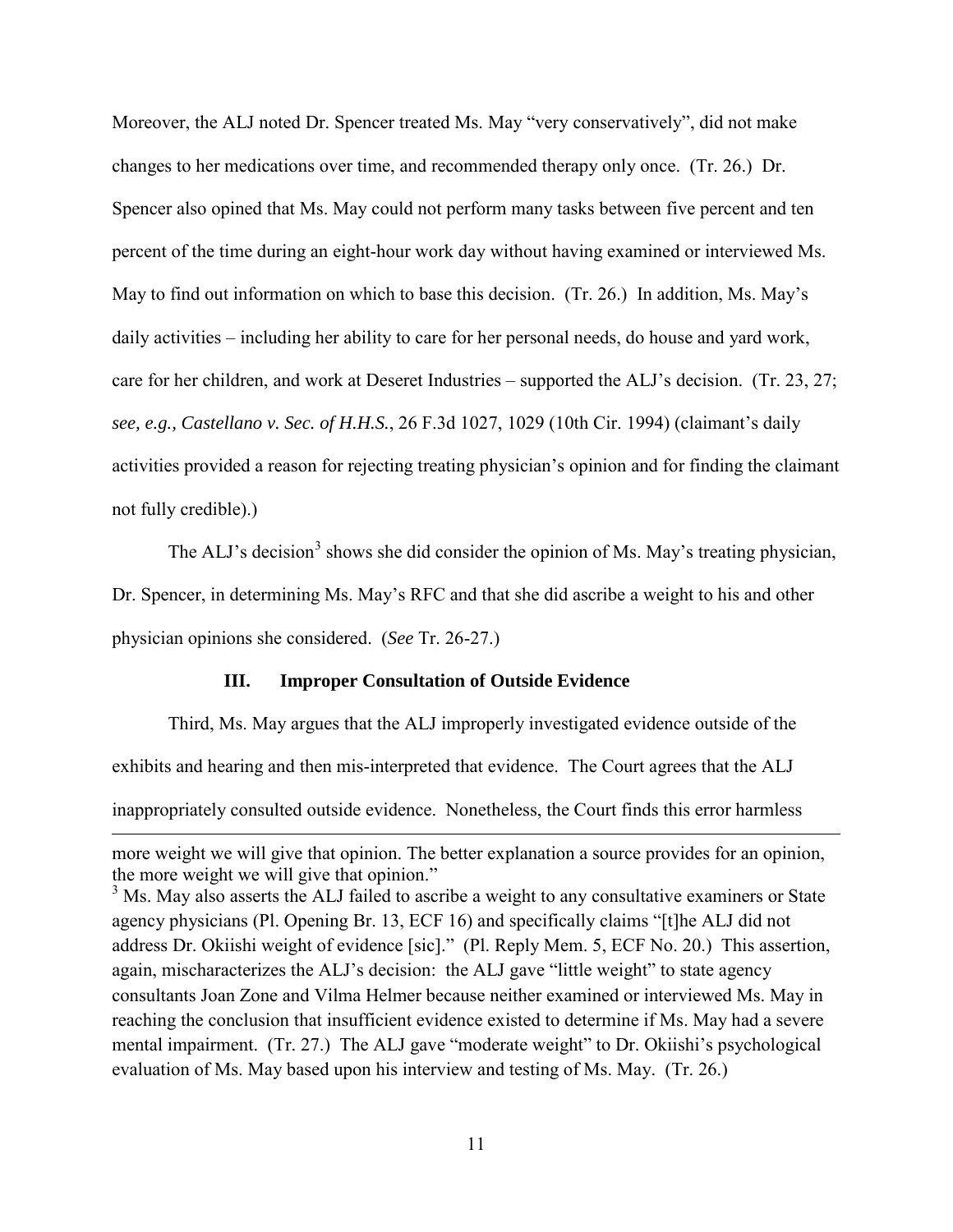because it does not affect the overall ruling that Ms. May does not qualify for DIB. A harmless error is one "minor enough not to undermine confidence in the determination of th[e] case." *Gay v. Sullivan*, 986 F.2d 1336, 1341 n.3 (10th Cir. 1993).

Ms. May asserts that the ALJ misinterpreted the outside evidence, yet fails to explain what the ALJ utilized the outside evidence to determine differently from what she concludes based directly on the hearing and record. (Pl.'s Opening Br. 15-16, ECF No. 16.)

The ALJ noted Ms. May's attorney had characterized Deseret Industries ("DI") as a "sheltered work environment." (Tr. 27.) Based upon the website, however, she found that DI's goal of helping individuals learn to become competent employees, in combination with the fact that Ms. May worked at DI, suggested Ms. May has the capacity to work. (Tr. 27.) In her testimony, Ms. May said she worked at DI where she received training so she could "get back on her feet." (Tr. 42-43.) Ms. May also explained that DI provided her with classes to improve her basic skills in spelling, math, and writing. (Tr. 44.) As the Commissioner points out, the ALJ concluded from the website that DI helps its employees "learn successful work skills, and provides career and technical education by offering training courses." (Tr. 27) But Ms. May herself testified DI provided "a training place where they try to help people get on their feet" and "sen[t her] to school" for math and reading. (Tr. 42-44.) Thus, the outside evidence does not contradict or expand on the testimony in the record. Hence, the ALJ did not base her decision on anything beyond the scope of what Ms. May herself had testified to at the hearing.

Because the ALJ had substantial evidence on which to base her RFC determination as discussed below, and because the internet search does not add to or deviate from the hearing testimony, this Court finds the ALJ's consultation and citation of the Deseret Industries website constitutes harmless error that did not affect the case outcome.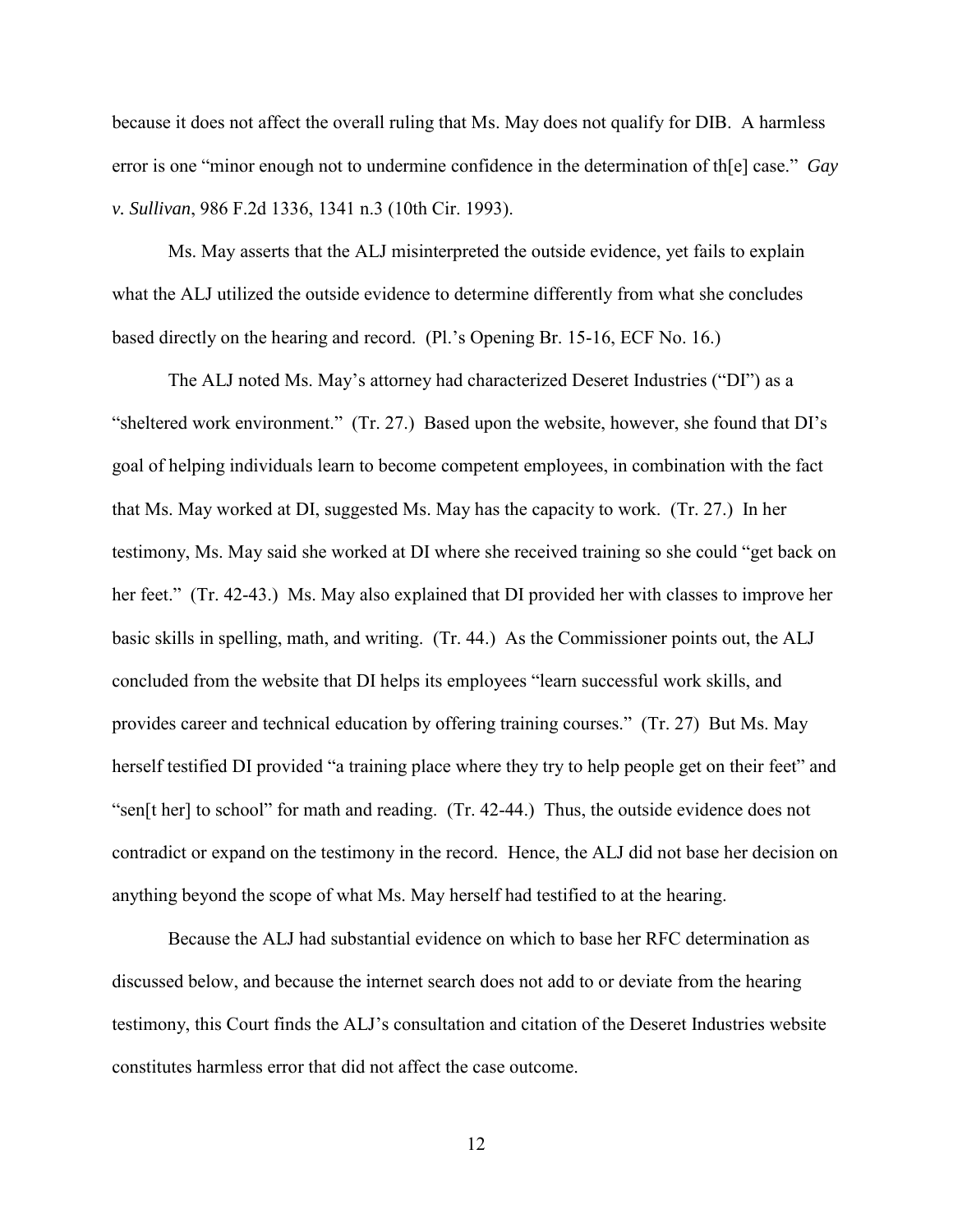### **IV. RFC Determination and Ability to Perform Past Work**

Finally, Ms. May argues the ALJ erred in finding Ms. May not disabled and, rather, able to perform the full range of unskilled work. Ms. May asserts that, had the ALJ included and properly applied all of her limitations, the ALJ would have found Ms. May "disabled."

The RFC reflects the ability to do physical, mental, and other work activities on a sustained basis despite limitations from the claimant's impairments. *See* C.F.R. §§ 404.1545,

416.945. The step four analysis involves three phases:

In the first phase, the ALJ must evaluate a claimant's physical and mental residual functional capacity (RFC), and in the second phase, he must determine the physical and mental demands of the claimant's past relevant work. In the final phase, the ALJ determines whether the claimant has the ability to meet the job demands found in phase two despite the mental and/or physical limitations found in phase one. At each of these phases, the ALJ must make specific findings.

*Doyal v. Barnhart*, 331 F.3d 758, 760 (10th Cir. 2003)(citation omitted). Ms. May argues the ALJ erred in assessing her RFC by not including all limitations in determining her functional capacity and by failing to consider the opinion of treating physician Dr. Spencer. The Court disagrees.

 At phase one of step four, the ALJ found that Ms. May had depression and borderline intellectual functioning, impairments that impose more than minimal restrictions on her ability to perform basic work activities which therefore qualify as "severe" mental impairments. (Tr. 22.) Here the ALJ noted that she gave "little weight" to Susan Riding's opinion that Ms. May had third grade math and reading abilities because Ms. Riding had not formally tested Ms. May, and the record failed to disclose how long or in what capacity Ms. Riding had known Ms. May. (Tr. 27.) Further, based on medical evidence and Ms. May's own testimony at the hearing stating that she did not have any physical impairment, the ALJ determined she had only "non-severe" physical ailments. (Tr. 22.)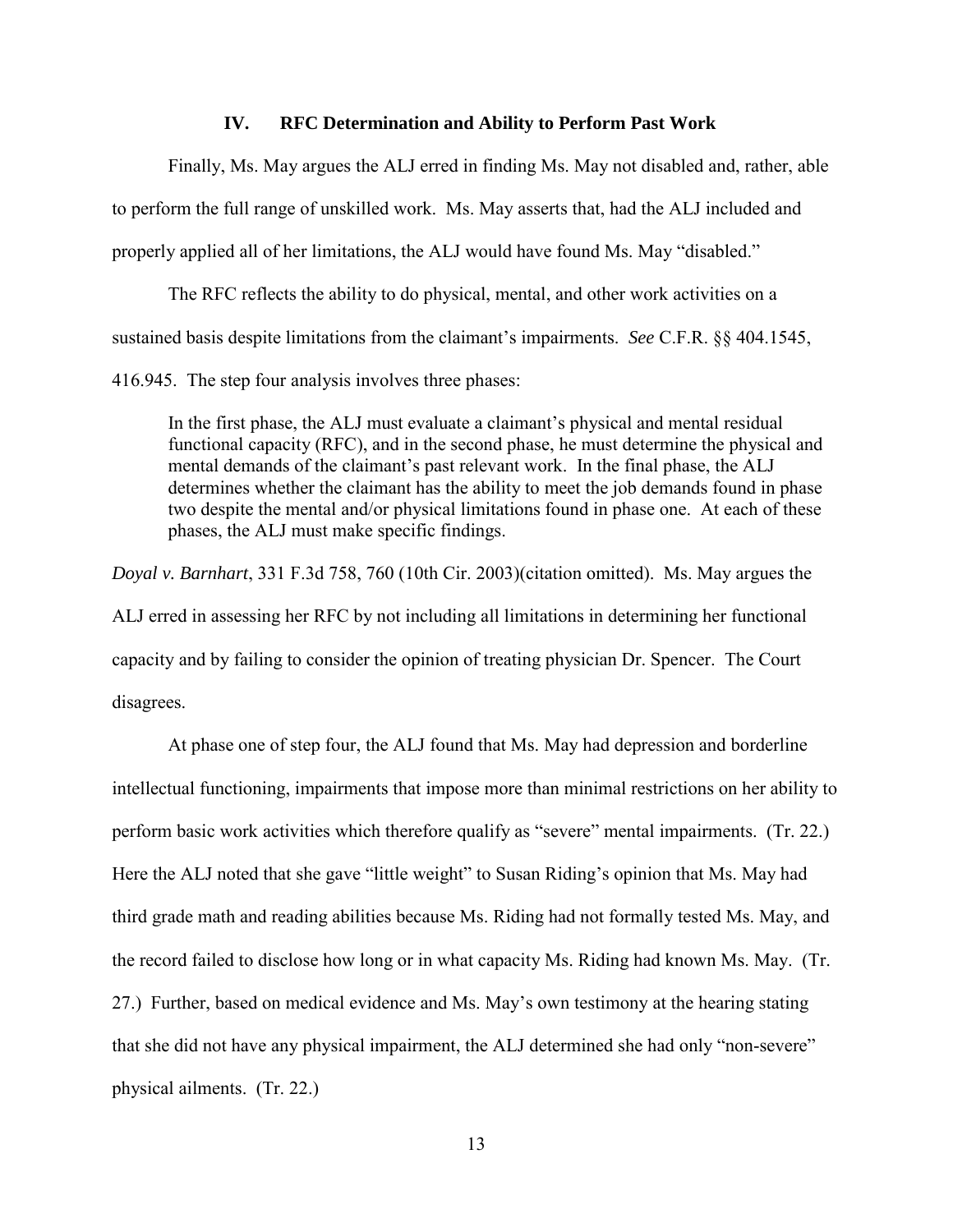At phase two of step four, the ALJ found Ms. May's "past relevant work illustrates her ability to perform unskilled work." (Tr. 29.) As the ALJ also noted, unskilled work generally involved "working with things (rather than with data or people) and in such work functions at the unskilled level, literacy has the least significance." (Tr. 29.) Moreover, the ALJ noted Ms. May's "anxiety and depression were present and pharmalogically treated as early as 2005, yet [Ms. May] worked until 2007." (Tr. 27.) Because the record indicates no change in Ms. May's mental condition, the ALJ found this history, further, suggested Ms. May's ability to continue to work. (Tr. 27.)

 In the final phase of step four, the ALJ found that, despite her mental impairments and based in part on the testimony of vocational expert Ms. Hill, Ms. May stood "capable of making a successful adjustment to other work that existed in significant numbers in the national economy" through the last date insured. (Tr. 30.) The ALJ based this conclusion also upon Ms. May's age, education, work experience, and RFC.

At step four, again, Ms. May argues that the ALJ gave insufficient weight to the opinion of her treating physician. The Court has already addressed this argument in part above and found it lacks merit. Substantial evidence supports the ALJ's decision to grant little weight to Dr. Spencer's testimony. In addition to finding that Ms. May suffered from some severe mental impairments, the ALJ considered all of Ms. May's symptoms in determining Ms. May's RFC and in arriving at the conclusion that, despite her mental impairments, Ms. May could meet the demands of the unskilled work described in phase two of step four. The Court agrees.